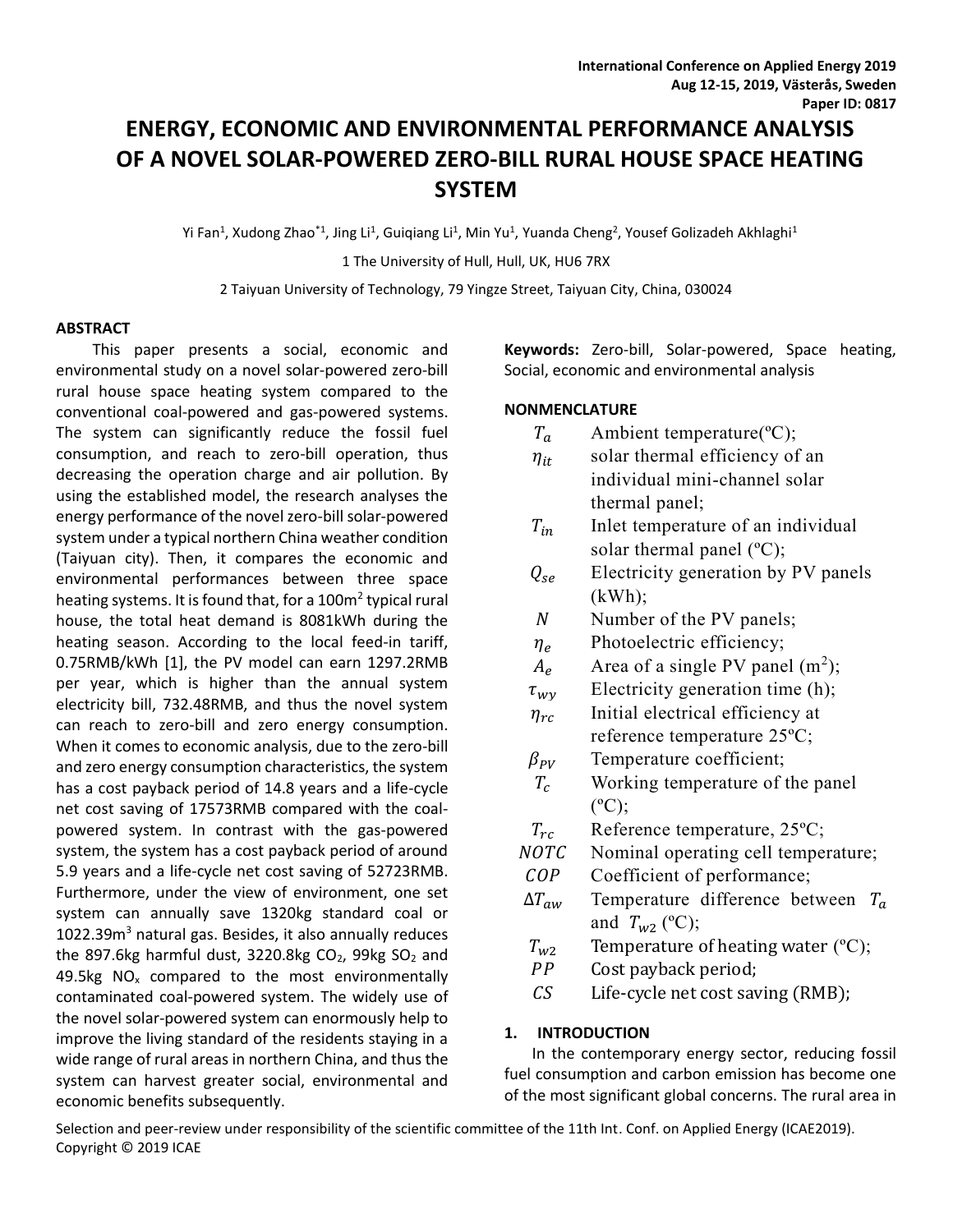northern China accounts for 27.5% of the nation's territory as well as represent 46.7% of the total building area. Northern China rural houses consume around 24.8% of the total building energy consumption [2,3].

To date, most of the rural houses are using coal and gas as the main energy source for cooking and space heating, which has caused severe fossil fuel shortage and environmental pollution that contains a high level of harmful dust, PM2.5 concentration, greenhouse gas,  $CO<sub>2</sub>$ , and harmful airs, i.e.  $SO<sub>2</sub>$  and NO<sub>x</sub> [4]. However, the development of renewable energy during recent years can bring revolutionary changes to present states.

In view of the present situation, technologies for this purpose have been developed substantially but meanwhile exhibited by some inherent problems [5]. Zhao studied the performance of a solar-based heat pump system, indicating that the average thermal COP of the system was 5.51 [6-8]. Shan et al. studied the thermal performance of a solar heating system integrated with the air-source heat pump in a rural house. The results showed that 25% of electricity consumption has been reduced by reasonably adjusting the control procedures. However, the economic cost payback period was not considered [9]. The problems of the existing solarpowered space heating systems mainly lie in high electricity consumption and sophisticated configurations.

To remove the above addressed technical barriers remaining with the existing solar-based heating systems, a novel zero-bill solar-powered rural house space heating system has been designed to supply space heating to rural houses during the heating season.

On the basis of the authors' previous research achievement on this topic [10], the social economic and environmental issues of the system under a typical northern China weather condition are studied in the paper. The research results will be able to assist in the decision making in the implementation of the proposed solar-powered space heating technology and analyse of the associated economic and environmental benefits, thus contributing to the realisation of regional and global targets on fossil-fuel energy saving and environmental sustainability.

#### **2. SYSTEM INTRODUCTION**

The proposed rural house solar-powered space heating system comprises a few parts: (1) two multiplethroughout-flowing mini-channel panel arrays; (2) a dedicate sized PVs array; (3) a specialist HSEU (4) an airsource heat pump that provide space heating when solar energy and stored energy cannot meet the heat demand.



Fig 1 The control scheme of the novel HSEU operation

The system is designed to provide space heating for a 100  $m<sup>2</sup>$  rural house with the peak heat load of 10 kW.

The control scheme of the proposed solar-powered space heating system is divided in four main steps as: (1) When the solar loop fluid temperature is higher than that of the heating loop fluid, the pump on the solar loop is in operation to transfer the collected heat the secondary heating loop, which is shown in Fig 1(a); (2) When the heat collected by collectors is higher than the heat demand of house, the heat storage process is in operation by employing the submerged pump, which is shown in Fig 1(b); (3) When the solar loop fluid temperature is less than that of the heating loop fluid, and the room temperature reaches the bottom limit, the heat release process takes place by employing the stored heat to provide space heating, which is shown in Fig 1(c); and (4) when the solar energy and the stored energy are not enough to provide space heating, the air source heat pump will be in operation to meet the heat demand, which is shown in Fig 1(d).

#### **3. METHODOLOGY**

The corresponding initial and boundary conditions, i.e., solar radiation, air temperature, wind speed, and water temperature, were extracted from the weather database of Energy-Plus software, which is the '537720\_CSWD' for Taiyuan [11]. During the operation of the model, it was assumed that the system works 24 hours every day. The heat pump was considered to operate at  $0^{\circ}$ C/55 $^{\circ}$ C. The solar photovoltaic and thermal panels installation angle was set to the same level as the local altitude in the city. The socio-economic figures, such as capital cost, renewable feed-in tariffs, system life span, and gas/coal air contaminants emission factors were also inputted into the program for calculation.

#### *3.1 The collected solar thermal energy by solar thermal*

#### *panel array*

A mini-channel solar thermal panel-array was assembled by a multiple-throughout-following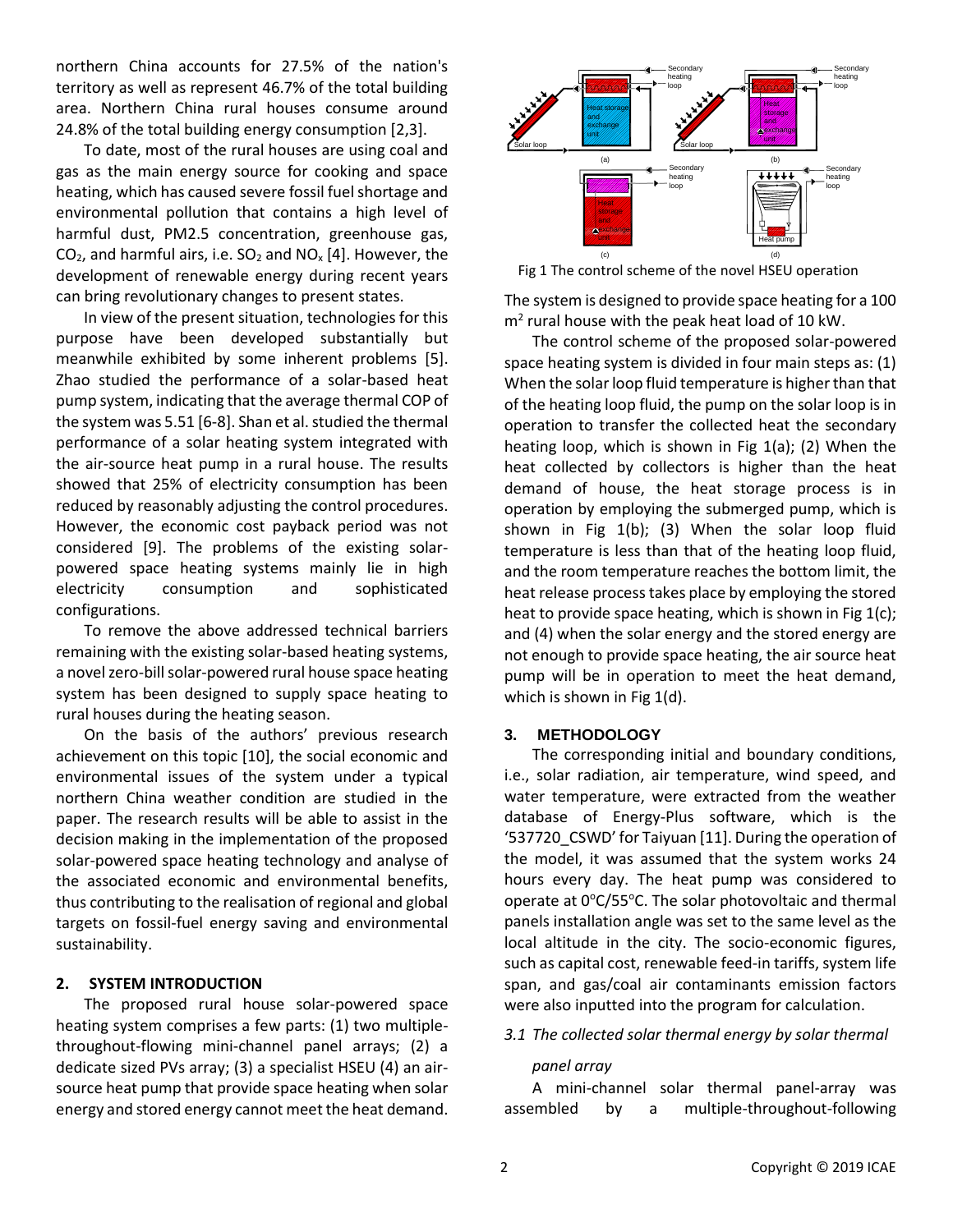configuration with 8 panels. The solar thermal efficiency of the mini-channel solar thermal panel be expressed as [10]:

$$
\eta_{it} = 0.87 - 3.7 \frac{T_{in} - T_a}{I}
$$

#### *3.2 The electricity generation by PV panels*

The electricity generated by the PV panel can be expressed as [12]:

$$
Q_{se} = N A_e I \eta_e \tau_{wy}
$$

In which, the photoelectric efficiency of the PV panel can be expressed as:

$$
\eta_e = \eta_{rc} [1 - \beta_{PV} (T_c - T_{rc})]
$$

#### *1.1 The electricity consumption*

The *COP* is expressed as the function of  $\Delta T_{aw}$ which is expressed as a difference between the ambient temperature  $T_a$  and the temperature of heating water  $T_{w2}$ . The COP and the temperature difference have the following polynomial expression [13]:

$$
COP = 0.0023 \cdot \Delta T_{aw}^2 - 0.2851 \cdot \Delta T_{aw} + 10.677
$$

#### *1.2 Economic analysis of the systems*

The cost payback period (PP) for operating such a novel zero consumption solar-powered space heating system to replace conventional gas-powered and coalpowered space heating system can be expressed by [14]  $PP_{sp}$ 

#### $CapitalCost - Incentives$

#### = Annual (Operational & maintenance)CostSaving

The maintenance cost of three heating systems is normally estimated at 2% of the initial system cost [15]. As a solar-based heating system is usually considered to have a lifespan of 25 years [16], the life-cycle net cost saving,  $CS_{sn}$ , of this system in energy bills can be determined by

 $CS_{sp} = (Lifetime - paybacktime)$  $\times$  Annual(Operational & maintenance)CostSaving

#### *2. CASE STUDY*

In this section, a rural house located in Taiyuan City, Shanxi Province in northern China (37.52°N, 111.15°E) is selected as a case study. The system is in operation for 24h a day for space heating in winter and domestic hot water supply in summer. This research focuses on space heating performance during the heating season in winter. The served house has an area of  $100m<sup>2</sup>$  which has a length of 14m, a width of 7m and a height of 4m. The front façade of the house faces south. The structure of the served house is shown in Fig 2, and the heat transfer coefficients of building envelopes are listed in Table 1. Thermal properties of the building components are the same as the actual parameters of the common rural houses, thus enabling a real reflection to the heat load of the rural house.

| Table 1 The heat transfer coefficients of the building envelope |  |
|-----------------------------------------------------------------|--|
|-----------------------------------------------------------------|--|

| Part              | Structure                                                              | $K[W/(m^2.°C)]$ |
|-------------------|------------------------------------------------------------------------|-----------------|
| Wall              | 370mm brick wall<br>Plastering + 50mm<br>extruded polystyrene<br>board | 0.47            |
| External<br>doors | Pinewood door                                                          | 2.9             |
| Window            | 3mm common glass<br>aluminum alloy window<br>frame (two layers)        | 1.54            |
| Roof              | Cement mortar +Insulation<br>layer + Waterproof layer +<br>Tile.       | 0.37            |



Fig 2 The structure of the served house

| Table 2 The heat load and demand of the building in winter |  |
|------------------------------------------------------------|--|
|------------------------------------------------------------|--|

| Month                              | 11   | 12      |        |      |      |
|------------------------------------|------|---------|--------|------|------|
| Set temperature (°C)               | 16   |         |        |      |      |
| Average ambient<br>Temperature(°C) | 5.86 | $-0.01$ | $-2.3$ | 1.96 | 7.93 |
| Heat load (kW)                     | 2.74 | 4.32    | 4.94   | 3.79 | 2.18 |
| Heat demand monthly (kWh)          | 1232 | 1946    | 2298   | 1592 | 1013 |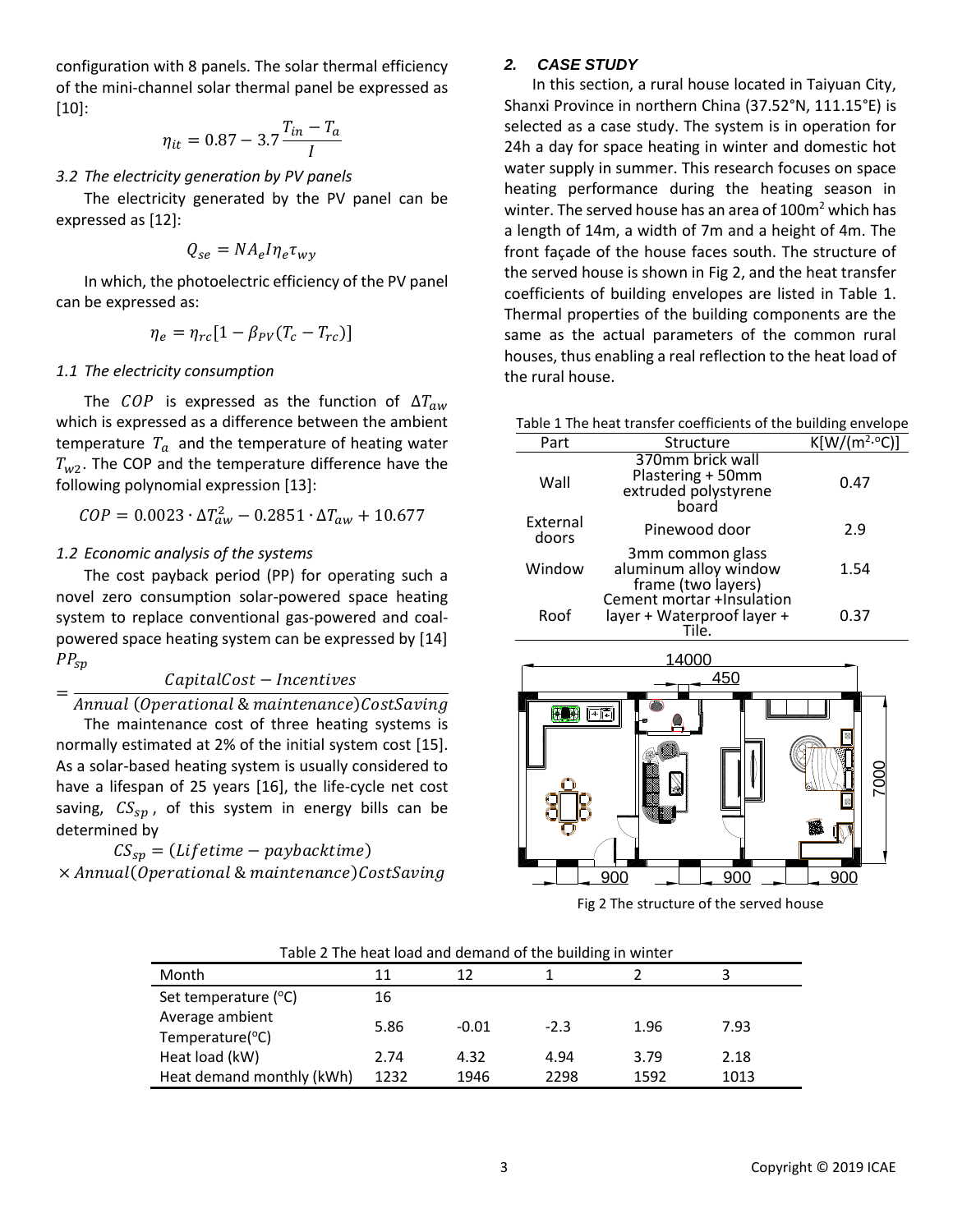#### *3. RESULTS*

#### *3.1 The energy analysis*

The monthly average ambient temperature and the heat demand of the served house during the heating season are shown in Table 2. Overall, the total heat demand of the service room during the heating season is 8081kWh.

Furthermore, the monthly heat demand of the served house and the collected heat by solar-powered system are shown in Fig 3.



Fig 3 The variations of the head demand, heat deficit and collected heat by the solar thermal panel array

The collected heat in November and March is higher than the heat demand, and thus the served house doesn't need any other heat supply. However, from December to February, the total heat deficit is 2925.27kWh, and the heat deficit reaches the top in December, 1305.9kWh. To cover the heat deficit, the airsource heat pump is employed to supply heat to the served house. The monthly average ambient temperature and COP of the heat pump are shown in Fig 4.



Fig 4The variations of the COP and electricity consumption of the air-source heat pump

The air-source heat pump COP decreases from November, and bottoms at 2.73 in January. Then, the COP of the heat pump increases to 3.9 in March. The COP variation directly influences on the electricity consumption of it. Due to the enough collected solar thermal energy in November and March, there is no electricity consumption. On the other hand, from December to February, according to the heat deficit and COP, the electricity consumptions of these three months are 442.3kWh, 462.7kWh and 112.3kWh respectively, which means the heat pump consumes 1017.4kWh electricity during the heating season. Furthermore, the electricity consumed by water pumps of the system is 204.3kW.h. Hence, the electricity consumption of the solar-powered system is 1221.7kWh during the heating season.

As a result, in accordance with the monthly solar thermal energy output and the monthly electrical consumption of the system, the energy breakdowns of the system in terms of the solar source, and electricity can be calculated, and the results are shown in Table 3. It is seen that to support the space heating of the testing house, the energy volumes provided by solar thermal and electrical energy produced by PV panels were 83.7% and 16.3% respectively.

| Energy<br>breakdown        | Value (kWh) | Radio (%) |
|----------------------------|-------------|-----------|
| Solar thermal<br>energy    | 6265.1      | 83.7      |
| Solar electrical<br>energy | 1221.7      | 16.3      |

#### *3.2 The economic analysis*

The total earning by financial support for such a solar-powered system in Shanxi during the life span of the system is 32430RMB. The annual maintenance cost of a solar heating system is normally estimated at 2% of the initial system cost [14]. Compared with the coalpowered system, this system has a cost payback period of around 14.8 years and the life-cycle net cost saving of nearly 17573RMB in Shanxi. Furthermore, in comparison with the gas-powered system, this system has a cost payback period of around 5.9 years and the life-cycle net cost saving of nearly 52723RMB. Furthermore, the initial capital cost and the operational cost of the gas-powered system are 9100RMB and 860RMB less than the coalpowered system. In conclusion, from an economic perspective, the coal-powered system is better than the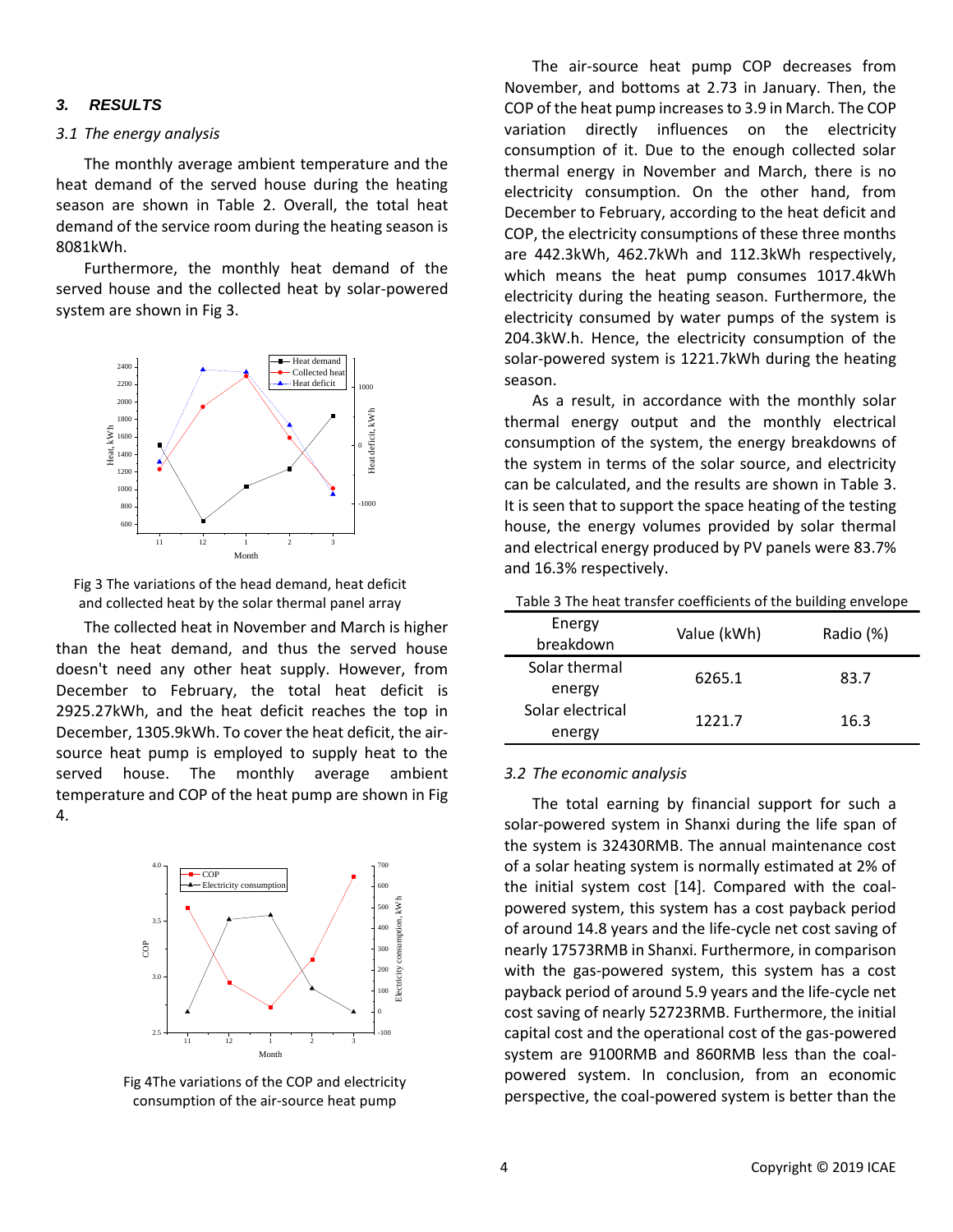gas-powered system which has less initial capital cost and operational cost. However, the solar-powered system has the best economic performance which has 175.73RMB/m<sup>2</sup>/yr and 527.23RMB/m<sup>2</sup>/yr life-cycle cost saving compared with the coal-powered system and the gas-powered system.

#### *3.3 The environmental analysis*

Among all kinds of fossil fuels, coal and natural gas are always used as energy sources for the conventional heating system. The efficiency of a domestic coalpowered heating system is about 75%, and the efficiency of a domestic gas-powered heating system is about 80%. The heat generated by burning 1t standard coal and  $1m<sup>3</sup>$ natural gas are 8141kWh and 9.88kWh respectively, which means the winter heating for a standard Chinese northern rural house will cost 1320kg standard coal or 1022.39 $m<sup>3</sup>$  natural gas. Owing to the zero-consumption characteristic of the brand-new solar-powered heating system, it implies one set of the system can annually save 1320kg standard coal or 1022.39m<sup>3</sup> natural gas.

It is noticed that the contaminants mass generated by the coal-powered system is much higher than the gaspowered system. Accordingly, the gas-powered system is more environmental-friendly. However, these two systems are both environmentally harmful when compared with the zero-bill solar-powered system. Because of the zero-bill characteristic, the novel solarpowered system saved contaminants compared with other two conventional space heating systems are showed in Table 4, which is a breakthrough advantage for the solar-powered space heating system.

| Table 4 The annual contaminants generated by coal-powered |  |
|-----------------------------------------------------------|--|
| and gas-powered systems                                   |  |

|                 | Coal-   | Gas-    |
|-----------------|---------|---------|
| Contaminants    | powered | powered |
|                 | (kg)    | (kg)    |
| Harmful dust    | 897.6   | 0.026   |
| CO <sub>2</sub> | 3220.8  | 2003.9  |
| SO <sub>2</sub> | 99      | 0.015   |
| NO.             | 49.5    | 0.061   |

#### *4. CONCLUSION*

This paper proposed a dedicated socio-economic and environmental performance study of a novel zerobill solar-powered space heating system for application in a cold area, Taiyuan, Shanxi, China, where the city mainly uses coal and natural gas as the main energy sources to supply space heating, suffers from severe air pollution and desperately needs to use renewable energy to improve the life quality of local residents and environment. The study involved the prediction of the fossil fuel energy saving, cost payback period on investment and life cycle carbon emission reduction of the new system, relative to the conventional gaspowered and coal-powered heating system.

The energy performance of the proposed solarpowered system and the served house was simulated by using the established model that presents the monthly collected heat and heat demand over a typical heating season and generated electricity over a typical year.

The summary of the heat demand of the served house during the heating season is 8081kWh. And the heat generated by the solar thermal panel array is 6265.12kWh. From December to February, the heat deficit of the system can reach to 2925.27kWh. The heat deficit needs to drive the air-source heat pump as an auxiliary heating device during the heating season, during which the average COP of the heat pump reaches to 3.27, and needs to consume 1017.4kWh electricity. Furthermore, the electricity consumed by water pumps of the system is 204.3kW.h. Hence, the electricity consumption is 1221.7kWh during the heating season.

In this case study, the PV model can annually produce 216.2kWh/m<sup>2</sup>. Hence, with 4 pieces 2m<sup>2</sup> photovoltaic panels, the novel solar-powered system can produce 1729.6kWh. According to the feed-in tariff in Shanxi, 0.75RMB/kWh, the served house can earn totally 1297.2RMB per year by transferring the generated electricity to the power grid. The total electric charge of the solar-powered system is 732.48RMB which is lower than the photovoltaic electricity sold price, and thus the novel system can reach to zero energy consumption, which is a great advantage of the novel system.

When it comes to the economic and environmental performance, for the 100m<sup>2</sup> served the house, the coalpowered annually generates 897.5kg harmful dust, 1216.9kg  $CO<sub>2</sub>$ , 99kg  $SO<sub>2</sub>$  and 49.4kg NO<sub>x</sub> higher than the gas-powered system. Compared with the coal-powered system, the system has a cost payback period of around 14.8 years and the life-cycle net cost saving of nearly 17573RMB in Shanxi. Furthermore, in comparison with the gas-powered system, the system has a cost payback period of around 5.9 years and the life-cycle net cost saving of nearly 52723RMB.

#### **5. REFERENCES**

[1]The feed-in tariff price for PV panel (2018): <http://www.ndrc.gov.cn/xwzx/xwfb/201712/t2017122 2\_871333.html>